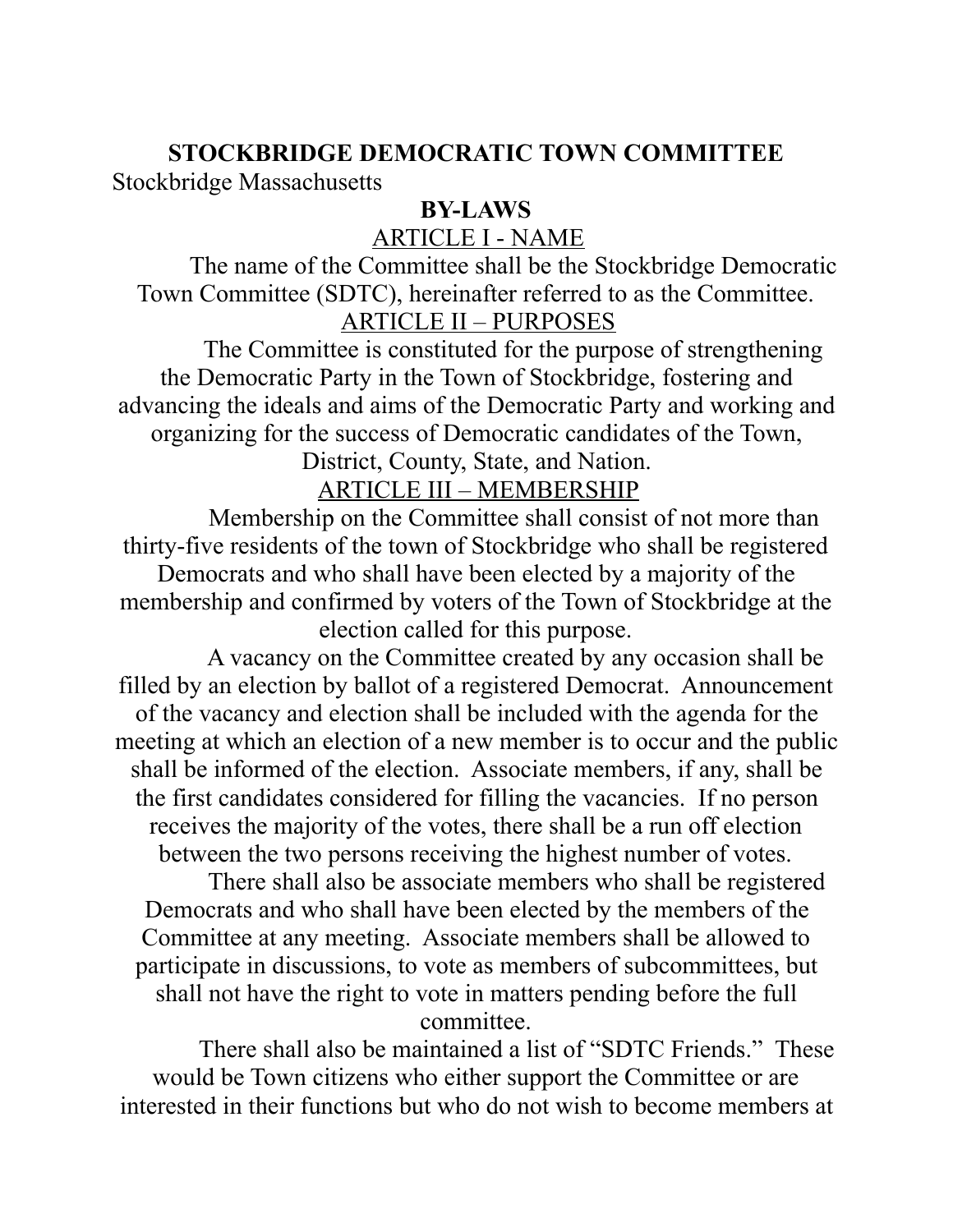this time. These individuals will be advised of SDTC activities and given the opportunity to participate as appropriate. ARTICLE IV - MEMBERSHIP PARTICIPATION

 To maintain one's membership, every member is expected to make timely payment of the Annual Dues to the Committee Treasurer at the rate recommended by the Board of Officers and set by the Committee.

 Members and Associate Members are expected to attend meetings and participate in Committee functions, discussions and activities. While it is recognized that schedule conflicts do occur, some degree of Committee participation is expected. Election to a Town office or serving other non-local Democratic Party capacities will also be considered as appropriate participation.

 In the event a member chooses not to fulfill the participation guidelines cited above, their membership, at the recommendation of the Board of Officers, may come before the full Committee for review. The Committee may vote to suspend memberships.

# ARTICLE V – MEETINGS

 General Membership meetings of the SDTC shall be held at least twice each year. Additional meetings may be called as specified below. Meeting schedules may be modified by vote of the Board of Officers and/or the membership.

 Special meetings may be called at any time at the discretion of the Chairperson, a majority of the Board of Officers, or by the Secretary within two (2) weeks of receipt of a signed petition from no fewer than 20% of the membership of the Committee.

 Notice of all regular and special meetings shall be either publicly posted or sent to each member and associate member by regular mail or e-mail at least seven days before the date of said meeting to the address as shown on the records of the Committee. To the extent possible, said notice shall include the agenda and shall designate any issue on which the Committee shall be asked to adopt a position.

 Five members shall constitute a quorum at any regular or special meeting. Motions shall be carried by a majority vote of those present and voting at such meetings.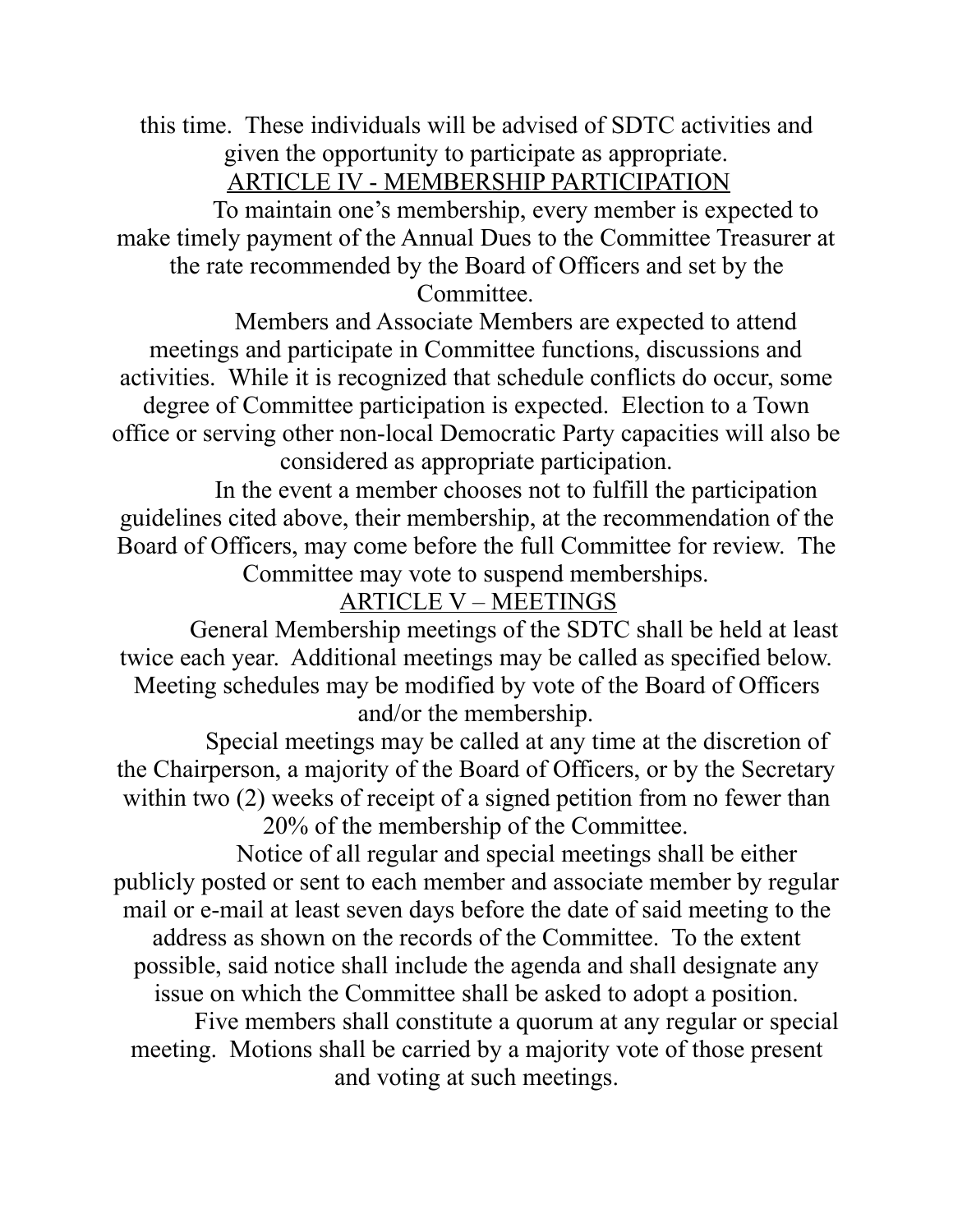#### ARTICLE VI – CAUCUS

 The caucus is a special meeting of all enrolled Democrats in the Town of Stockbridge, called for the purpose of conducting local Democratic Party business such as endorsing candidates, adopting resolutions, or otherwise as provided for in the call. To participate in a Stockbridge Democratic Caucus (either State or Town), the deadline for registration as a Democrat shall be any date prior to January 1 of that caucus year.

 All caucus endorsement requests must be made by the primary subject of the endorsement, either in person at the caucus itself or in writing to the Chairman and received 24 hours before the call to order. Caucuses may be called at the discretion of the Chairperson, a

majority of the Board of Officers, or by the Secretary within two (2) weeks of receipt of a signed petition from no fewer than 20% of the membership of the Committee.

 Announcement of a caucus will be published to the public and Committee membership no sooner than 30 days and no less than 9 days prior to the called meeting. Publication will include letters, positing on web sites, town bulletin boards and public media releases. Caucus location will be compliant with the Americans with Disabilities Act.

 It shall be the policy of the SDTC to call only one caucus per event. Exception to this shall only be for extraordinary circumstances and shall require unanimous endorsement of the SDTC Board of

Officers.

### ARTICLE VII - OFFICERS

 The officers of this committee shall consist of a Chairperson, a Vice-Chairperson, a Treasurer, and a Secretary. These officers together shall constitute a Board of Officers.

 The officers of this Committee shall be elected by a secret ballot at the regular organizational meeting of each even numbered year and shall serve for two years. No officer shall be eligible to succeed himself or herself in a given position after serving three consecutive full terms in office. In the event a vacancy shall occur in any office, a special election shall be held to fill the vacancy.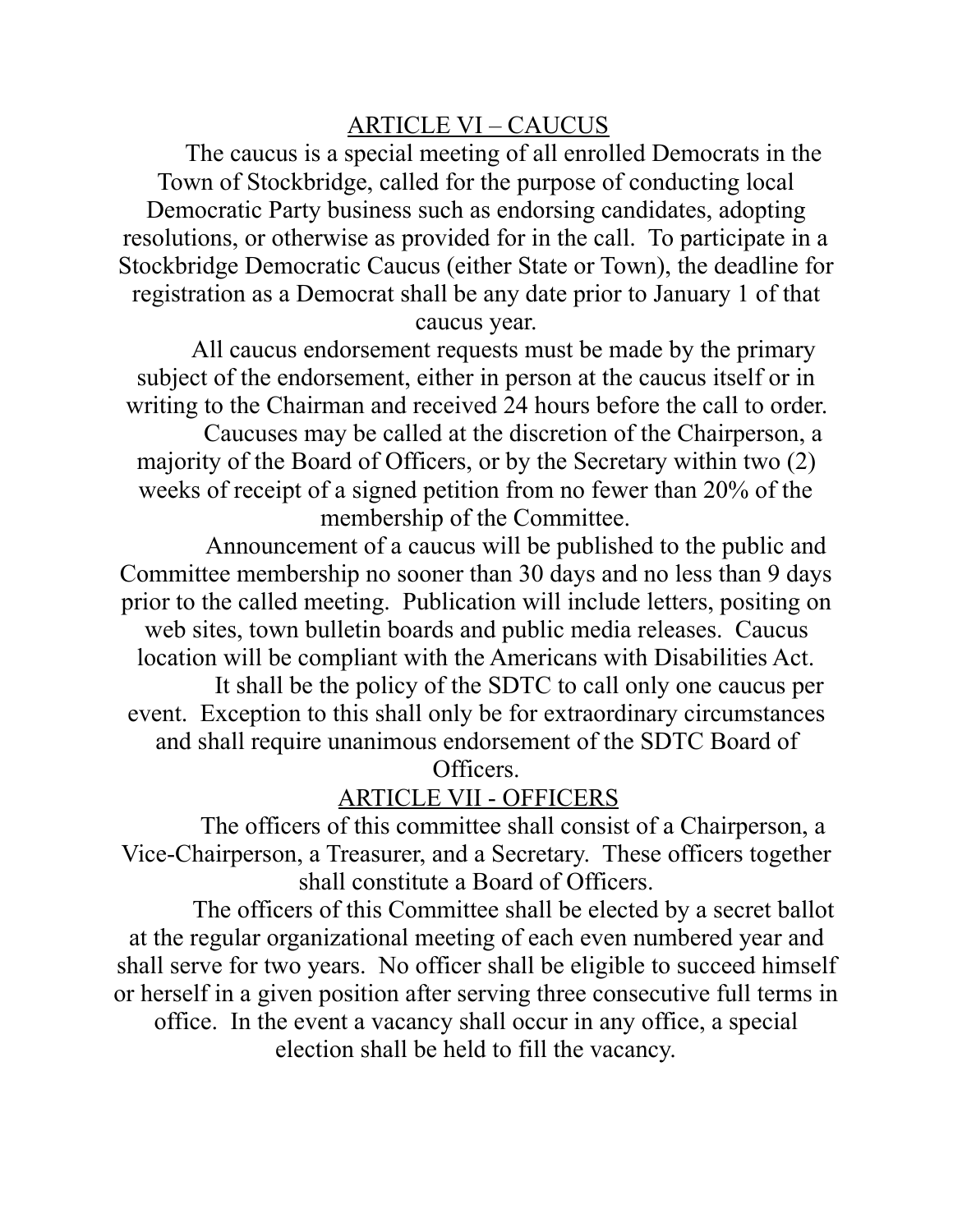#### ARTICLE VIII – DUTIES OF OFFICERS

 The Chairperson shall preside at all meetings and shall assist in the formation of the policies of the Committee. The Chairperson shall have the right to vote at all meetings of the Committee. The Chairperson shall be, ex-officio, a member of all committees. The Chairperson shall have signature authority with regard to all committee and accounts to be exercised in the absence of the Treasurer.

 The Vice-Chairperson shall, in the absence or the inability of the Chairperson, assume the duties of the Chairperson. The Vice-Chairperson shall also be responsible for membership - developing strategies and activities to expand participation in the Committee. This includes insuring that the Democratic Party's Affirmative Action target groups are included and its goals are met.

 The Secretary shall keep a true, accurate, and complete record of all the proceedings of the meetings. The Secretary shall issue written notices of all meetings of the Committee and shall perform such other duties pertaining to the office as may be required by the Chairperson. In the absence of a Secretary, a Secretary pro-tem shall be elected.

 The Treasurer shall have the custody of all funds belonging to the Committee and shall pay all orders subject to the approval of the Chairperson and shall procure and file vouchers for all such payment. No expenditures of funds of the Committee shall be made by the Treasurer outside the regular activities or expense thereof except upon the approval of a majority of the Board of Officers. The Treasurer shall advise the Committee of anticipated disbursements at all regular meetings, and the Committee shall vote to approve such disbursements. The Treasurer shall also submit a financial report to the Committee at all regular meetings with a detailed report provided at least annually. Additionally, the Treasurer will file reports with appropriate state and local offices with regard to fund-raising.

 The four officers together shall constitute the Board of Officers. Together they will be responsible for administering the by-laws, interpreting policy and proposing action to the membership. They will also function as a nominating committee seeking candidates to run for all offices.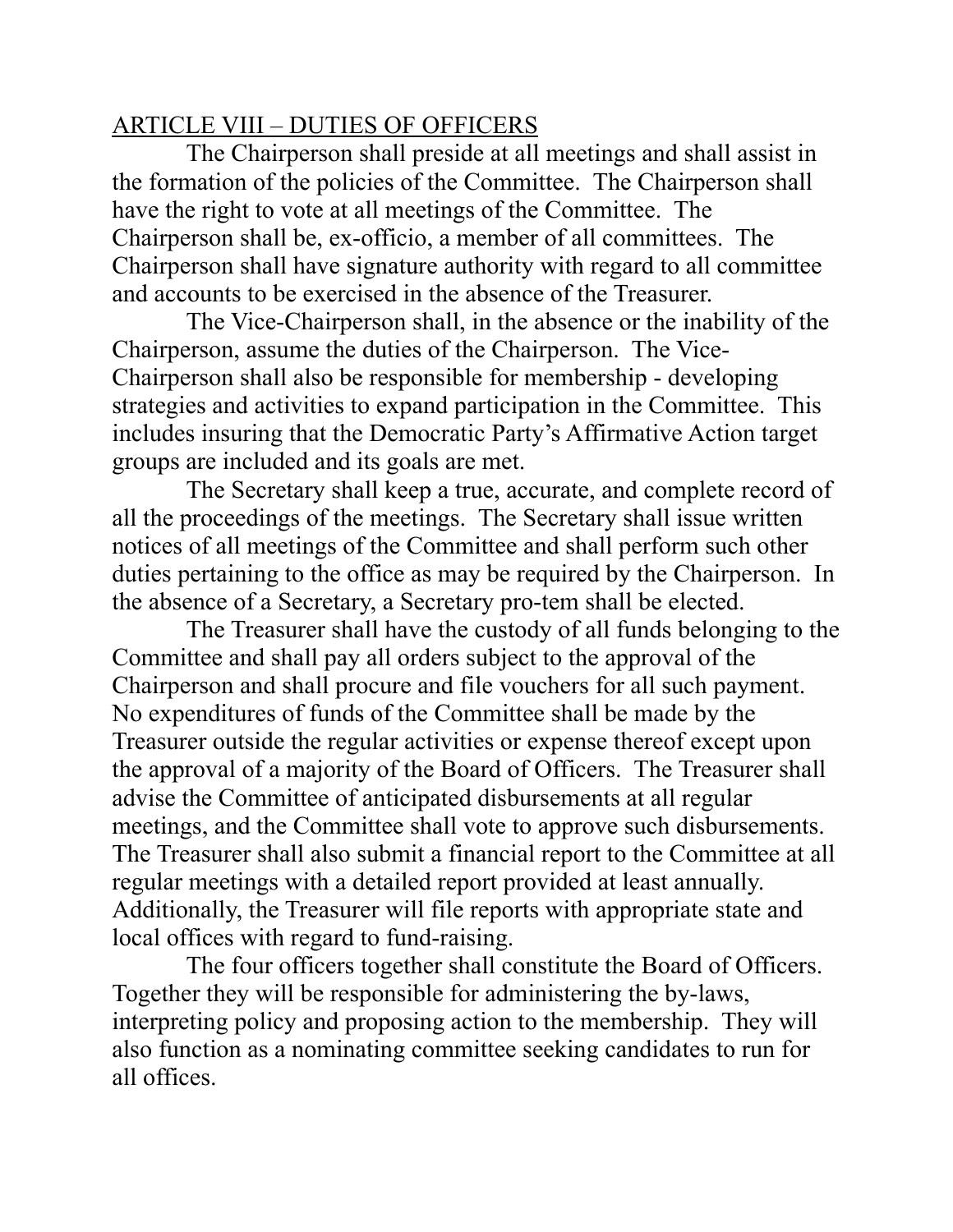The officers of the SDTC are expected to maintain open links of communication with Committee members, associate members and SDTC friends. This could include a published mail address, web page, email address, phone or other contact information as appropriate. Officers are expected to respond to all reasonable inquiries and requests in a timely fashion.

# ARTICLE IX - CHANGES IN THE BY LAWS

 These By-Laws may be amended or repealed at any regularly called meeting of the elected members of the Committee, provided such proposed change is in writing and is signed by the elected member proposing it and is delivered to the Chairperson before the call of the next meeting. The proposed by-law change shall be made available to all members with the announcement of the meeting. A majority vote of the Board of Officers and the Committee Membership is required for these By-Laws to be changed.

 All SDTC By-Laws, activities and actions shall be consistent with state and national Democratic Party policy.

Unless and until amended or repealed by the elected members, these By-Laws shall continue in effect from year to year and no formal motion shall be necessary at any meeting of the Committee in order that they continue in force.

### Approval:

Approved unanimously at the General Membership Meeting of June 11, 2011 as stated in the minutes of that meeting and certified by SDTC Chairman Donald M. Chabon on 6/11/2011.

====================================

# **STOCKBRIDGE DEMOCRATIC TOWN COMMITTEE**

Stockbridge Massachusetts

# **COMMITTEE RULINGS**

**(supplement to the by-laws)**

Participation-Registration Deadline (9/8/16):

It was proposed that to participate in the town Democratic Caucus, the deadline for registration as a Democrat be any date prior to January 1 of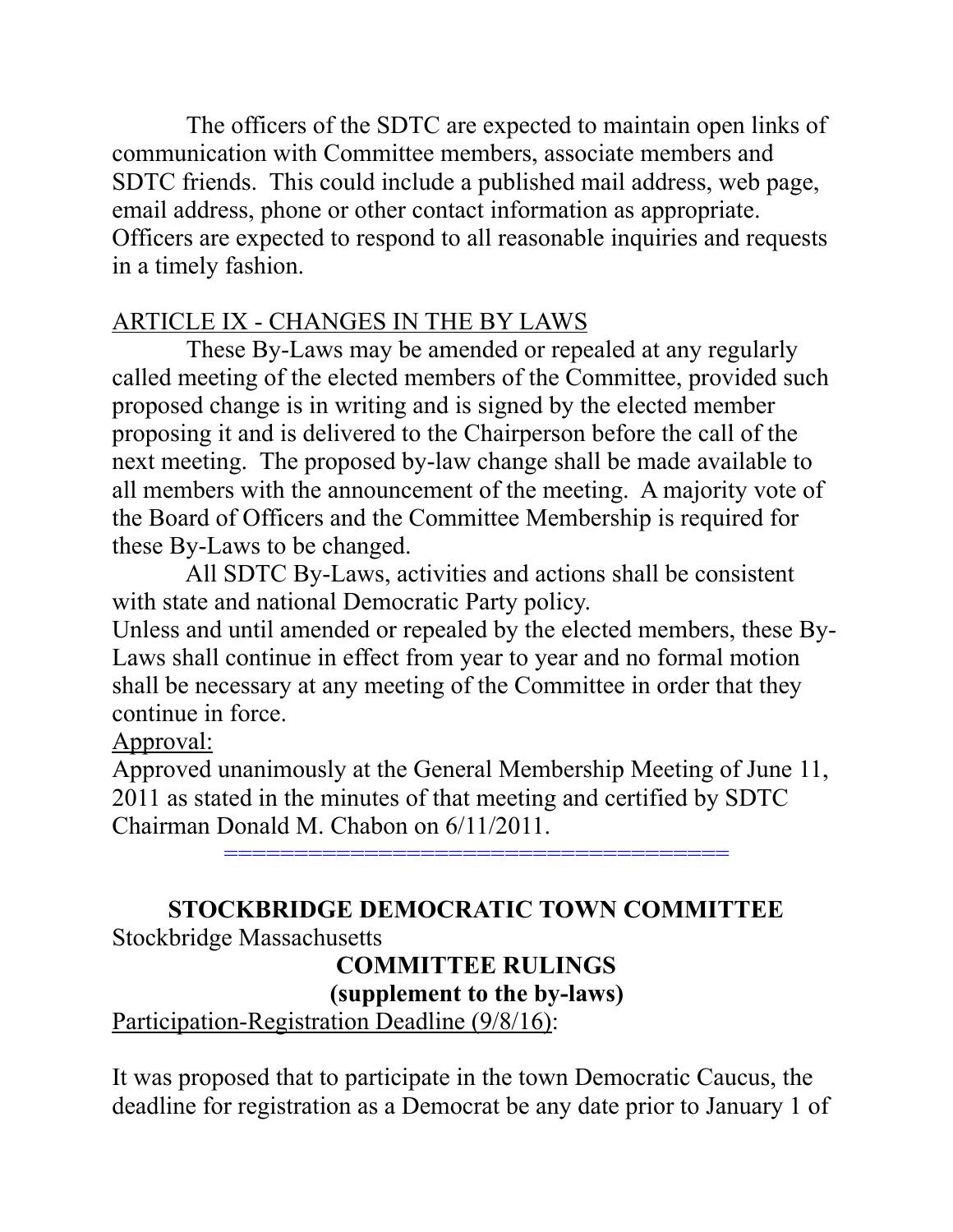that caucus year. (The previous provision allowed Democratic registration up to Caucus day, but saw people switching parties back and forth just to influence our caucus and advocate for an individual.) This change makes us consistent with State Democratic Committee by-laws and State Democratic Caucus rules. The revision was discussed and unanimously approved.

# Change in Meeting Frequency Wording (3/5/16):

It was proposed by the Chairman and accepted by the Committee that the wording in Meeting Frequency be changed to reflect Committee practice to hold two regular General Membership meetings per year, with other meetings being called on a ad. hoc. basis.

# Modification of Procedures for Announcement of Meeting Rules  $(8/2/14)$ :

It was proposed by the Chairman and accepted by the Committee that (as an efficiency measure) caucus and meeting rules governing participation and other items could be posted as opposed read at each meeting.

# Review of Procedures for Committee Positions on Issues (8/2/14):

The following was reviewed and approval reaffirmed: The membership had previously held that the SDTC can take positions on issues. The agreed procedure is that a Member brings the issue to the Chairman who then seeks approval of a majority of the Board of Officers. The Member then frames the question which is then presented to the membership in an email straw-poll. Results are reported.

# Review on Use of Membership Lists (1/26/13):

At the Officers Meeting on the above date the Chairman noted that other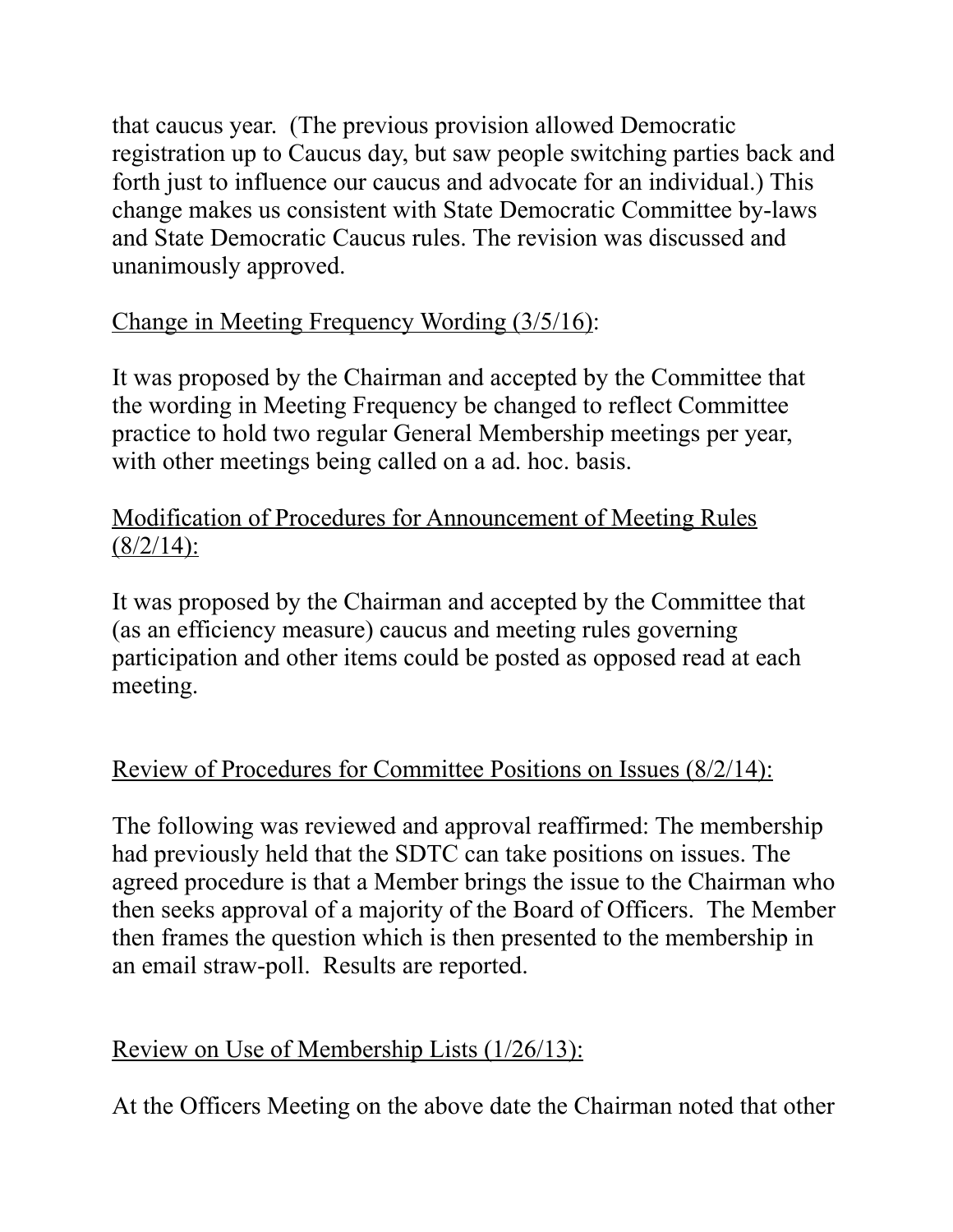town committees list their members but without contact information. The SDTC Officers were polled to see if this was advisable for us to do. The vote was unanimous that it was not and that we should continue as is - not listing members.

# Update on Member Endorsements (6/9/12):

It is noted State Democratic Committee By-Laws indicate that a Democratic Committee Member cannot openly endorse or contribute to the campaign of someone opposing a Democratic Caucus Nominee. Nevertheless, the state leaves enforcement of this rule to individual town committees. The SDTC decision was made to first announce this policy at the caucus of February 2013 and urge compliance. Thereafter, deviations would be addressed by SDTC Officers on an ad hoc basis.

# Update on Caucus Nominations of Unenrolled vs. Enrolled Democrats  $(6/9/12)$ :

The issue is whether the Town Democratic Caucus should be allowed to endorse an unenrolled (i.e. independent) candidate for town office when that candidate is opposed by a registered Democrat (both candidates appearing before the caucus requesting endorsement for the same office). After debate and discussion the SDTC Membership voted in favor of endorsing an Independent in the caucus <u>only if</u> there was no registered Democratic candidate in opposition. Update on the Election of SDTC Officers (2/25/12):

It was re-confirmed that SDTC officers would serve two year terms. Elections would be held in the annual summer meeting. The schedule for officer re-election would be staggered with a time table as follows - Treasurer and Vice-Chair in 2012. Secretary and Chair in June 2013. And every two years thereafter. Update on Use of Membership Lists (4/20/11):

In response to recent inquiries on use of the SDTC mailing list the SDTC officers were polled: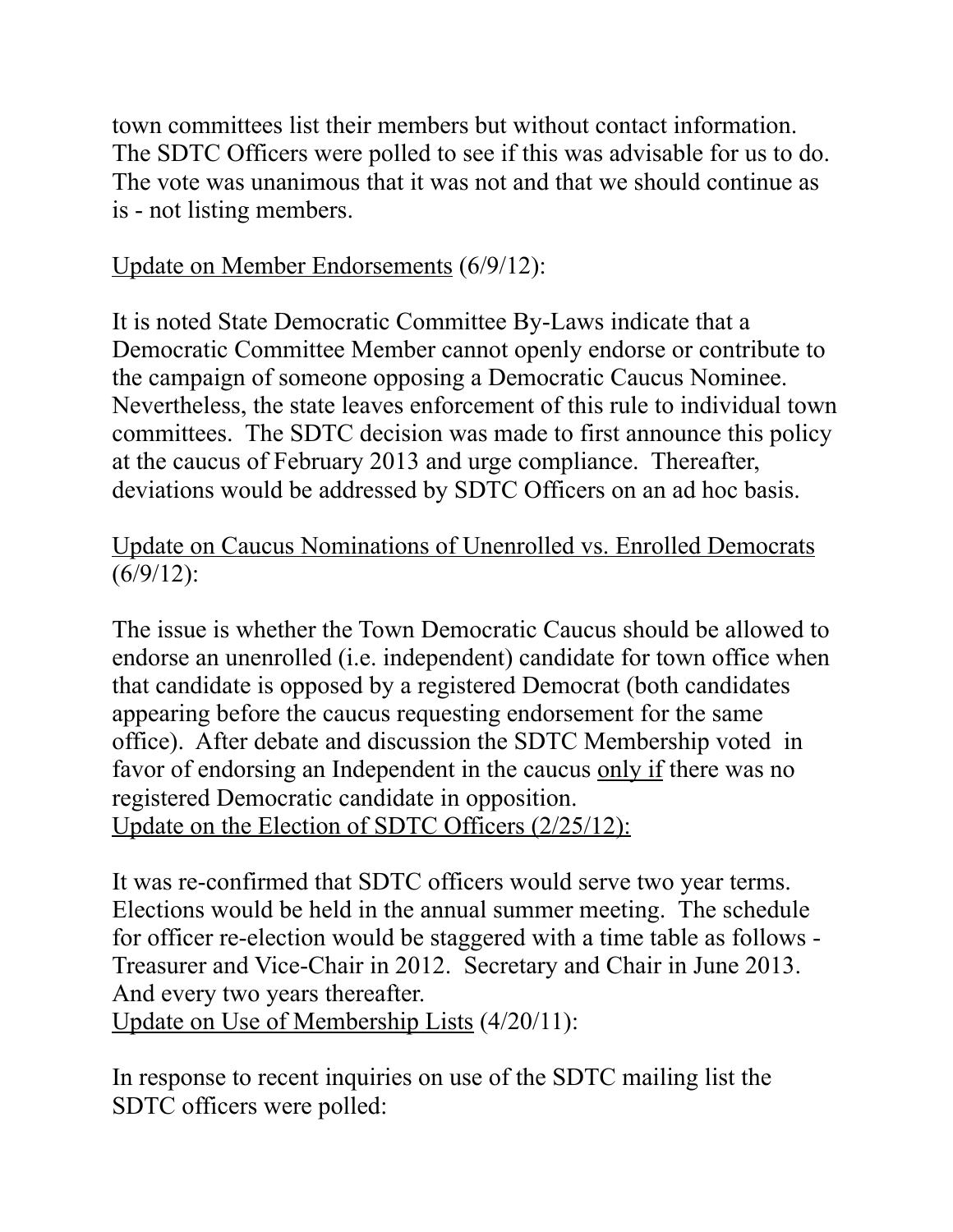The clear majority opinion was to exercise control over the list - i.e., not hand it out or permit general use. There is also the opinion to restrict list use for anything other than SDTC specific business. We take this restriction to mean that if someone has a function they would like published to our membership they should provide the SDTC Chair that information. The SDTC Officers will then review it, look to include it on our webpage, include it in one of our standard mailings to members and/or in the case of a special event initiate a separate mailing. However mailings to the SDTC membership list can only come from SDTC Officers.

It is recognize that SDTC members participate in many worthwhile activities and these members may wish to let others know of their projects. Nevertheless, there is also the need to balance this participation with the privacy and security of our members. It is our opinion that the policy outlined in the above paragraph strikes the best balance.

======================================

#### **POSITION PAPERS On local committee endorsements -**

The following was an email received 2/3/2013 from Regional State Democratic Committee Member Lee Harrison:

"This morning I got an email from a local committee wondering if it's OK for local committees to endorse a candidate in a contested primary. I thought not, but I wasn't sure. So, I contacted state party chair John Walsh, who said:

It is completely at the discretion of the local committee. While very few do endorse in primaries, it's OK under the state party charter to do so. In some cities like Boston it is much more prevalent. My advice would be to only consider nominating if there is a very broad consensus on the